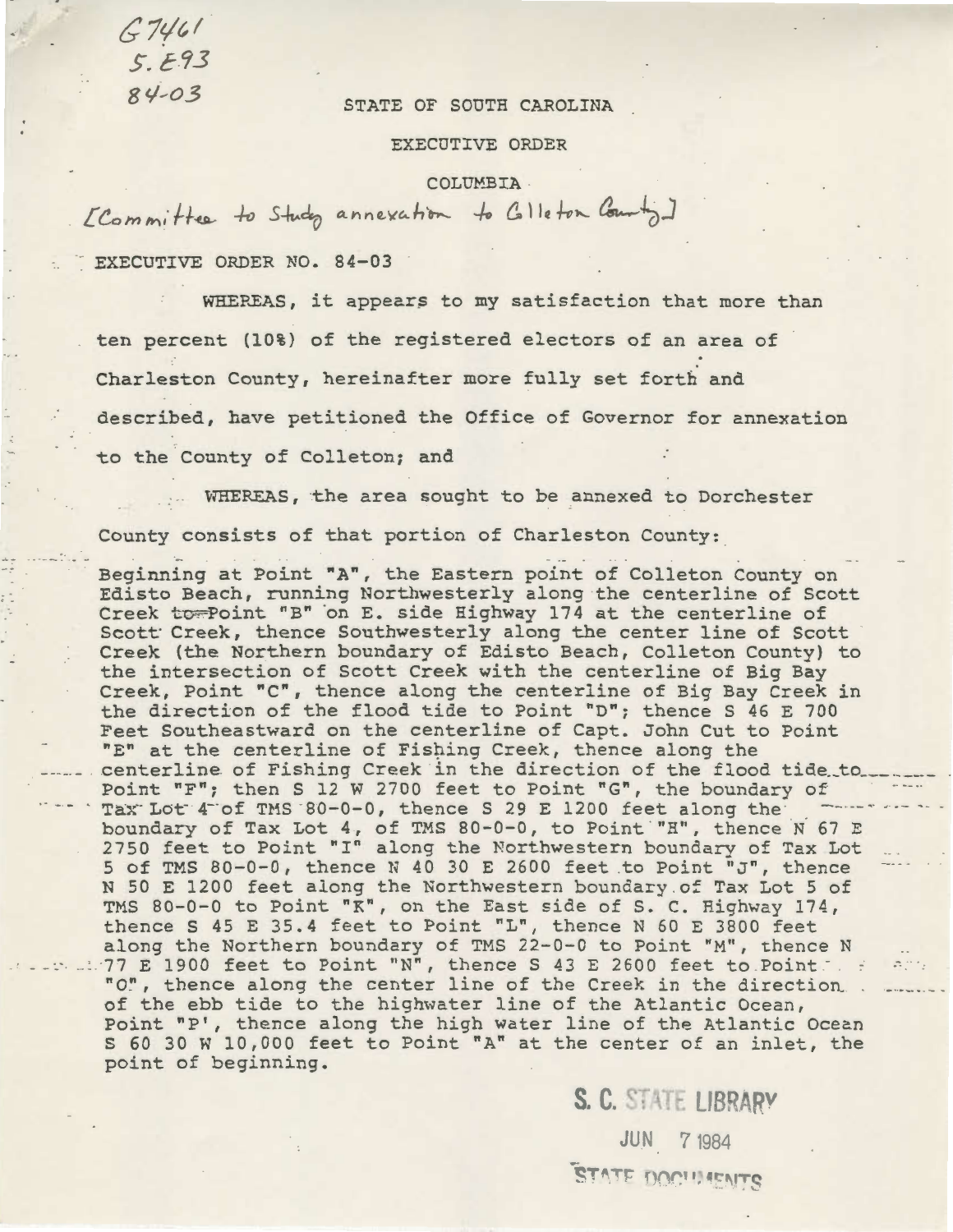$·$  WHEREAS, it appears to my satisfaction that petitioners have met all the requirements of the Constitution and laws of the State of . South Carolina prerequisite to the appointment of Commissioners to study, investigate and report to this office on the proposed annexation;

.NOW, THEREFORE, UNDER THE AUTHORITY VESTED IN ME BY THE CONSTITUTION AND LAWS OF THE STATE OF SOUTH CAROLINA, IT IS HEREBY ORDERED AS FOLLOWS:

> I. The following citizens and electors of Charleston County are designated as Commissioners for the study, investigation and report of all facts pertinent to the proposed annexation:

- (1) Bernard J. Flowers, Proponent Route 1 Edisto Island, South Carolina 29438
- (2) Harry W. Thompson, Proponent Post Office Box 237 Edisto Island, South Carolina 29438
- (3) Elizabeth M. Kerrison, Opponent 285 King Street Charleston, South Carolina 29401
- (4} Ben Scott Whaley, Opponent Post Office Drawer H Charleston, South Carolina 29402

,.

"II. The Commission shall prepare a report for this Office which shall include all pertinent facts in regard to the following:

> (1) Population of the area proposed to be annexed to Colleton County.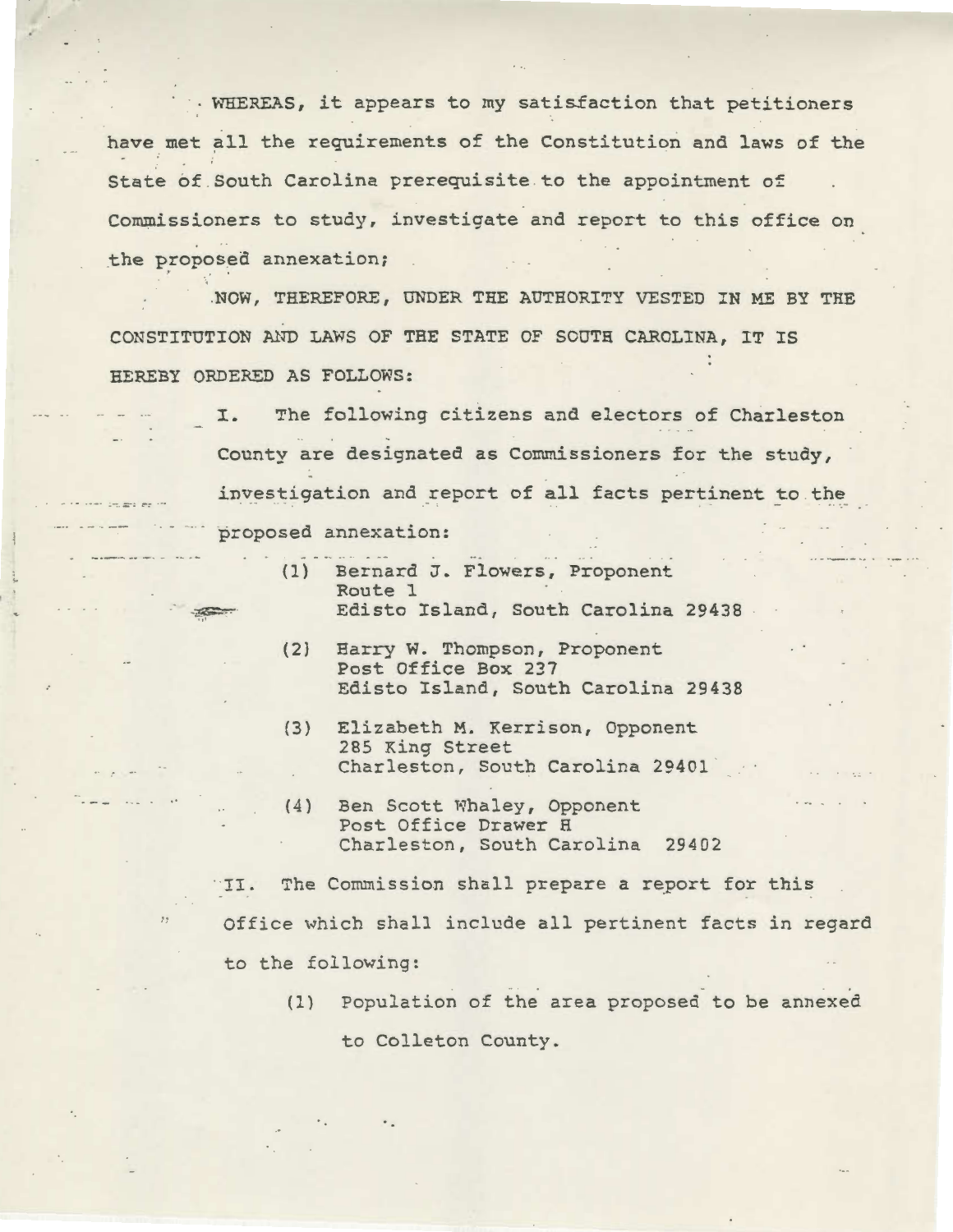- (2) Size of the area proposed to be annexed to Colleton County and the size of the area remaining in Charleston County following proposed annexations.
- (3) The assessed property value of the area proposed. to be annexed to Colleton County.
- (4) The assessed property value of the area remaining in Charleston County following the proposed annexation.
- (5) The proper amount of indebtedness of the County losing area to be assessed to the · - County gaining same.
- . ~ -. . . -- --. ··- . . . -- -- (6) \_T~~ p~oximity of the proposed county line to ~----- any courthouse.
	- (7) Any information which the Commissioners individually or collectively, determine relevant to the proposed annexation.

This Executive Order herein rescinds Executive Order No.

- -... -

 $.84 - 02.$ 

- --- - -- -- .: --..::~ *:\_·:,\_ :...* · ·- . •;.\_.- -- --- -· .· .. · . - *.:-:* -· ·-- =--~ ·----·